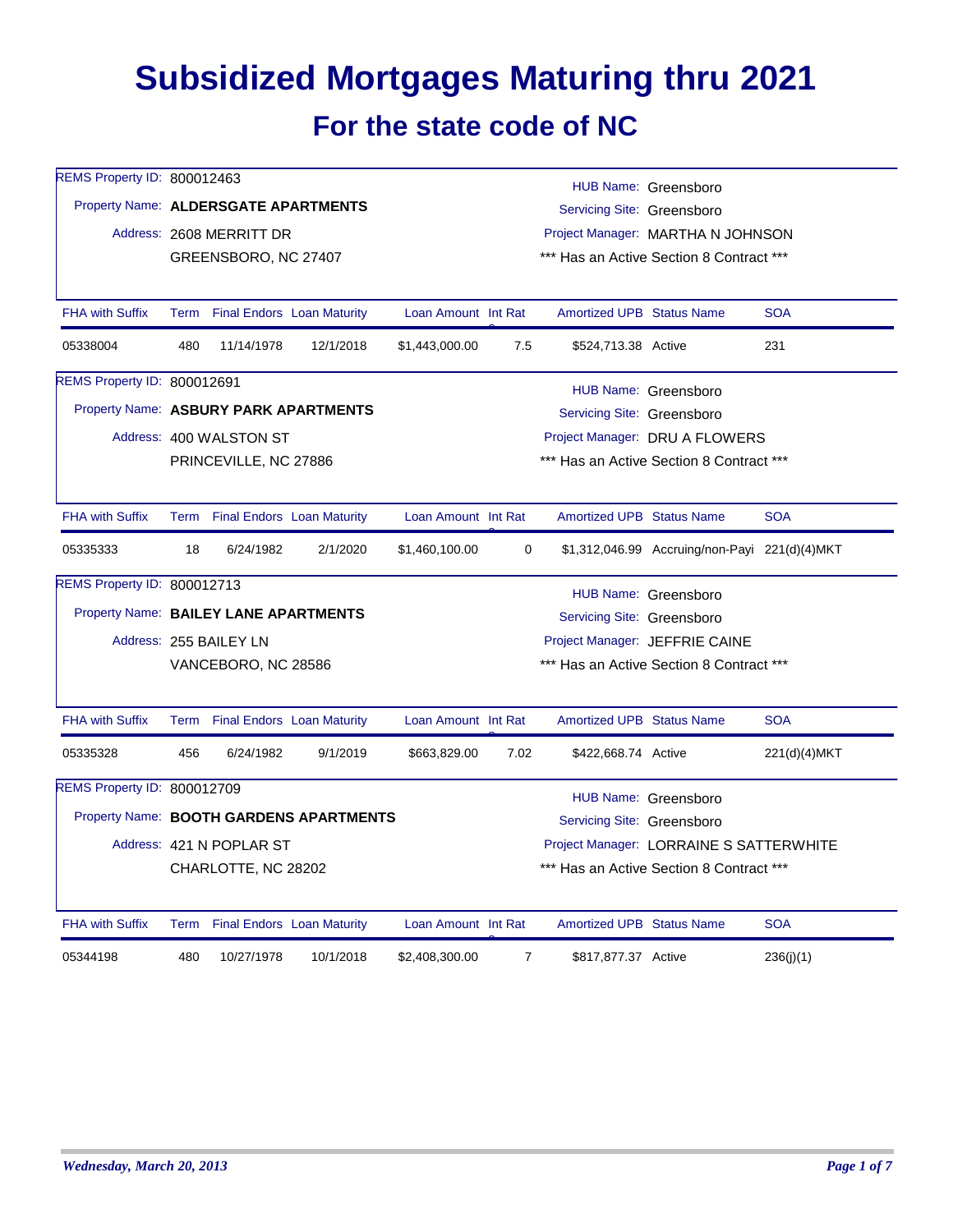| REMS Property ID: 800012729             |                                                                                     |                             |                                   |                     |                |                                                                | HUB Name: Greensboro |                                                    |  |  |
|-----------------------------------------|-------------------------------------------------------------------------------------|-----------------------------|-----------------------------------|---------------------|----------------|----------------------------------------------------------------|----------------------|----------------------------------------------------|--|--|
| Property Name: BROOKSIDE HILLS APTS     |                                                                                     |                             |                                   |                     |                | Servicing Site: Greensboro                                     |                      |                                                    |  |  |
|                                         |                                                                                     | Address: 56 SWEET LANE      |                                   |                     |                | Project Manager: GREG L HARRIS                                 |                      |                                                    |  |  |
|                                         |                                                                                     | SPRING LAKE, NC 28390       |                                   |                     |                | *** Has an Active Section 8 Contract ***                       |                      |                                                    |  |  |
|                                         |                                                                                     |                             |                                   |                     |                |                                                                |                      |                                                    |  |  |
| <b>FHA with Suffix</b>                  |                                                                                     |                             | Term Final Endors Loan Maturity   | Loan Amount Int Rat |                | <b>Amortized UPB Status Name</b>                               |                      | <b>SOA</b>                                         |  |  |
| 05335341                                | 480                                                                                 | 9/3/1981                    | 9/1/2021                          | \$1,684,300.00      | 7.5            | \$828,229.46 Active                                            |                      | 221(d)(4)MKT                                       |  |  |
| REMS Property ID: 800012755             |                                                                                     |                             |                                   |                     |                |                                                                |                      |                                                    |  |  |
|                                         | HUB Name: Greensboro<br>Property Name: CAPITAL TOWERS<br>Servicing Site: Greensboro |                             |                                   |                     |                |                                                                |                      |                                                    |  |  |
|                                         |                                                                                     | Address: 4812 Six Forks RD  |                                   |                     |                | Project Manager: GREG L HARRIS                                 |                      |                                                    |  |  |
|                                         |                                                                                     | RALEIGH, NC 27609           |                                   |                     |                |                                                                |                      | *** Does NOT Have an Active Section 8 Contract *** |  |  |
|                                         |                                                                                     |                             |                                   |                     |                |                                                                |                      |                                                    |  |  |
| <b>FHA with Suffix</b>                  | Term                                                                                |                             | <b>Final Endors Loan Maturity</b> | Loan Amount Int Rat |                | <b>Amortized UPB Status Name</b>                               |                      | <b>SOA</b>                                         |  |  |
| 05344802                                | 480                                                                                 | 10/16/1973                  | 11/1/2013                         | \$3,542,800.00      | $\overline{7}$ | \$150,571.53 Active                                            |                      | 236(j)(1)/202                                      |  |  |
| REMS Property ID: 800012766             |                                                                                     |                             |                                   |                     |                |                                                                | HUB Name: Greensboro |                                                    |  |  |
| Property Name: CATAWBA PINES APARTMENTS |                                                                                     |                             |                                   |                     |                |                                                                |                      |                                                    |  |  |
|                                         |                                                                                     | Address: 815-F E First ST   |                                   |                     |                | Servicing Site: Greensboro<br>Project Manager: LAURA A BIGELOW |                      |                                                    |  |  |
|                                         |                                                                                     | NEWTON, NC 28658            |                                   |                     |                | *** Has an Active Section 8 Contract ***                       |                      |                                                    |  |  |
|                                         |                                                                                     |                             |                                   |                     |                |                                                                |                      |                                                    |  |  |
| <b>FHA with Suffix</b>                  |                                                                                     |                             | Term Final Endors Loan Maturity   | Loan Amount Int Rat |                | <b>Amortized UPB Status Name</b>                               |                      | <b>SOA</b>                                         |  |  |
| 05335363                                | 456                                                                                 | 1/21/1982                   | 12/1/2019                         | \$1,873,800.00      | 10.5           | \$958,497.45 Active                                            |                      | 221(d)(4) MKT                                      |  |  |
| REMS Property ID: 800012775             |                                                                                     |                             |                                   |                     |                |                                                                | HUB Name: Greensboro |                                                    |  |  |
| <b>Property Name: Clancy Hills</b>      |                                                                                     |                             |                                   |                     |                | Servicing Site: Greensboro                                     |                      |                                                    |  |  |
|                                         |                                                                                     | Address: 100 Clancy St      |                                   |                     |                | Project Manager: SUSAN D STEWART                               |                      |                                                    |  |  |
|                                         |                                                                                     | Salisbury, NC 28147         |                                   |                     |                | *** Has an Active Section 8 Contract ***                       |                      |                                                    |  |  |
|                                         |                                                                                     |                             |                                   |                     |                |                                                                |                      |                                                    |  |  |
| <b>FHA with Suffix</b>                  |                                                                                     |                             | Term Final Endors Loan Maturity   | Loan Amount Int Rat |                | <b>Amortized UPB Status Name</b>                               |                      | <b>SOA</b>                                         |  |  |
| 05344212                                | 300                                                                                 | 11/4/1974                   | 12/1/2014                         | \$1,162,269.00      | 7              | \$154,643.85 Active                                            |                      | 236(j)(1)                                          |  |  |
| REMS Property ID: 800012790             |                                                                                     |                             |                                   |                     |                |                                                                | HUB Name: Greensboro |                                                    |  |  |
| Property Name: COUNTRY VILLAGE          |                                                                                     |                             |                                   |                     |                | Servicing Site: Greensboro                                     |                      |                                                    |  |  |
|                                         |                                                                                     | Address: 201 PARK RIDGE CIR |                                   |                     |                | Project Manager: PHIL ANDERSON                                 |                      |                                                    |  |  |
|                                         |                                                                                     | Community/Office            |                                   |                     |                | *** Has an Active Section 8 Contract ***                       |                      |                                                    |  |  |
|                                         |                                                                                     | WINSTON-SALEM, NC 27104     |                                   |                     |                |                                                                |                      |                                                    |  |  |
| <b>FHA with Suffix</b>                  | Term                                                                                |                             | <b>Final Endors</b> Loan Maturity | Loan Amount Int Rat |                | <b>Amortized UPB Status Name</b>                               |                      | <b>SOA</b>                                         |  |  |
|                                         |                                                                                     |                             |                                   |                     |                |                                                                |                      |                                                    |  |  |
| 053EH005                                | 480                                                                                 | 3/12/1981                   | 4/1/2021                          | \$3,280,000.00      | 7.625          | \$1,581,214.49 Active                                          |                      | 202                                                |  |  |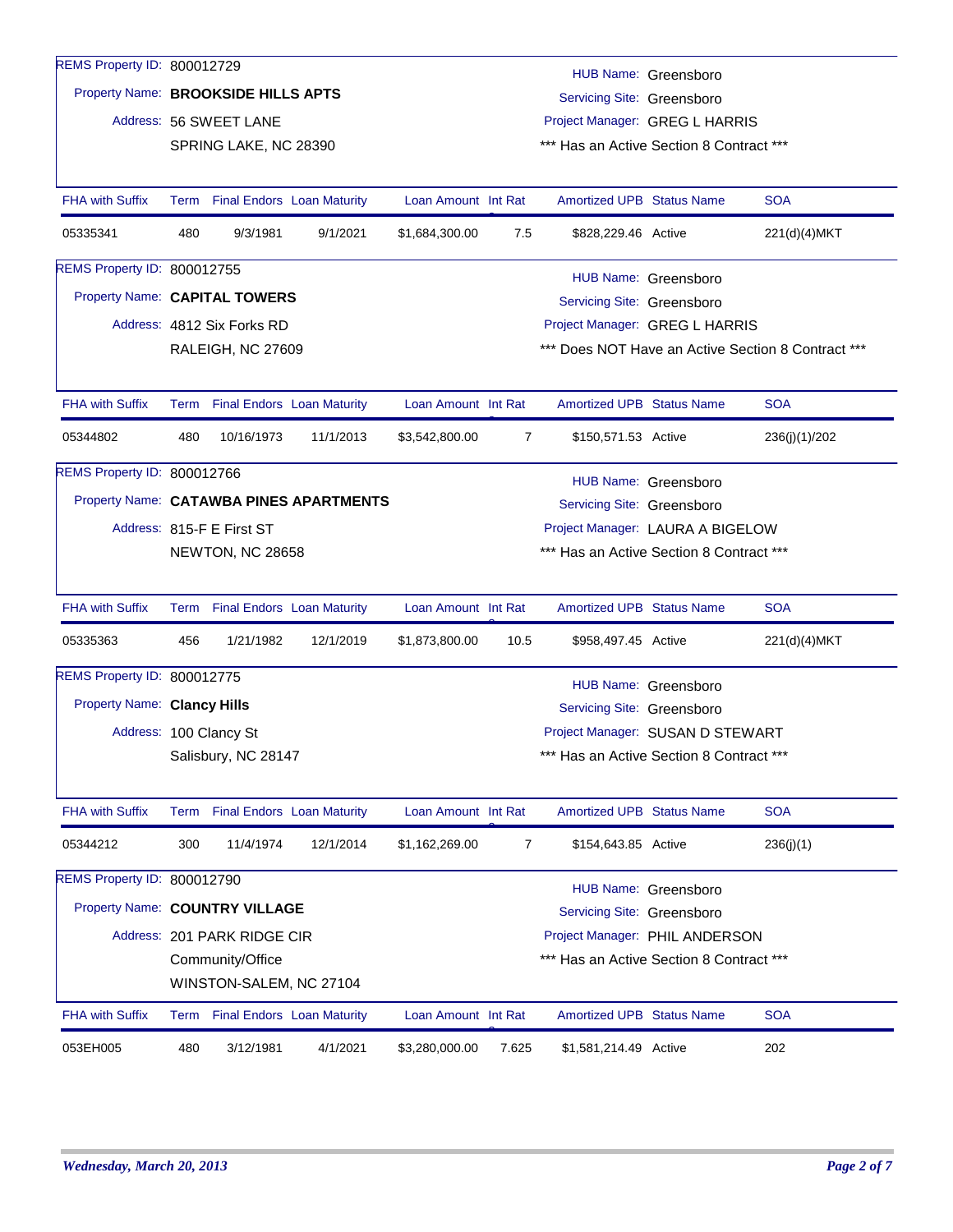| REMS Property ID: 800012817       |                                                                                            |                                                            |                            |                     |       |                                          | HUB Name: Greensboro |              |  |  |
|-----------------------------------|--------------------------------------------------------------------------------------------|------------------------------------------------------------|----------------------------|---------------------|-------|------------------------------------------|----------------------|--------------|--|--|
| Property Name: EAST WINDS APTS.   |                                                                                            |                                                            |                            |                     |       | Servicing Site: Greensboro               |                      |              |  |  |
|                                   |                                                                                            | Address: 133 TRACY GROVE RD                                |                            |                     |       | Project Manager: TENLEY F MCABEE         |                      |              |  |  |
|                                   |                                                                                            |                                                            | HENDERSONVILLE, NC 28792   |                     |       | *** Has an Active Section 8 Contract *** |                      |              |  |  |
|                                   |                                                                                            |                                                            |                            |                     |       |                                          |                      |              |  |  |
| <b>FHA with Suffix</b>            |                                                                                            | Term Final Endors Loan Maturity                            |                            | Loan Amount Int Rat |       | <b>Amortized UPB Status Name</b>         |                      | <b>SOA</b>   |  |  |
| 05335348                          | 456                                                                                        | 5/3/1982                                                   | 2/1/2020                   | \$553,930.00        | 7.02  | \$370,579.37 Active                      |                      | 221(d)(4)MKT |  |  |
| REMS Property ID: 800012818       |                                                                                            |                                                            |                            |                     |       |                                          | HUB Name: Greensboro |              |  |  |
| Property Name: Eastwinds          |                                                                                            |                                                            |                            |                     |       | Servicing Site: Greensboro               |                      |              |  |  |
|                                   |                                                                                            | Address: 420 N. Boundary ES Street                         |                            |                     |       | Project Manager: SUSAN D STEWART         |                      |              |  |  |
|                                   |                                                                                            | East Spencer, NC 28039                                     |                            |                     |       | *** Has an Active Section 8 Contract *** |                      |              |  |  |
|                                   |                                                                                            |                                                            |                            |                     |       |                                          |                      |              |  |  |
| <b>FHA with Suffix</b>            |                                                                                            | Term Final Endors Loan Maturity                            |                            | Loan Amount Int Rat |       | <b>Amortized UPB Status Name</b>         |                      | <b>SOA</b>   |  |  |
| 05335302                          | 480                                                                                        | 10/6/1981                                                  | 9/1/2021                   | \$1,070,000.00      | 7.5   | \$526,156.39 Active                      |                      | 221(d)(4)MKT |  |  |
| REMS Property ID: 800012838       |                                                                                            |                                                            |                            |                     |       |                                          |                      |              |  |  |
|                                   |                                                                                            | HUB Name: Greensboro<br>Property Name: FINLEY VILLAGE APTS |                            |                     |       |                                          |                      |              |  |  |
|                                   | Servicing Site: Greensboro<br>Address: 309 FINLEY AVE<br>Project Manager: MARTHA N JOHNSON |                                                            |                            |                     |       |                                          |                      |              |  |  |
|                                   |                                                                                            |                                                            | NORTH WILKESBORO, NC 28659 |                     |       | *** Has an Active Section 8 Contract *** |                      |              |  |  |
|                                   |                                                                                            |                                                            |                            |                     |       |                                          |                      |              |  |  |
| <b>FHA with Suffix</b>            |                                                                                            | Term Final Endors Loan Maturity                            |                            | Loan Amount Int Rat |       | <b>Amortized UPB Status Name</b>         |                      | <b>SOA</b>   |  |  |
| 05335352                          | 456                                                                                        | 5/4/1982                                                   | 1/1/2020                   | \$502,674.00        | 7.02  | \$333,077.23 Active                      |                      | 221(d)(4)MKT |  |  |
| REMS Property ID: 800012832       |                                                                                            |                                                            |                            |                     |       |                                          | HUB Name: Greensboro |              |  |  |
| Property Name: FOREST HILLS MANOR |                                                                                            |                                                            |                            |                     |       | Servicing Site: Greensboro               |                      |              |  |  |
|                                   |                                                                                            | Address: 2712-10 FOREST HILL RD                            |                            |                     |       | Project Manager: ROBERT B O'MALLEY       |                      |              |  |  |
|                                   |                                                                                            | <b>WILSON, NC 27893</b>                                    |                            |                     |       | *** Has an Active Section 8 Contract *** |                      |              |  |  |
|                                   |                                                                                            |                                                            |                            |                     |       |                                          |                      |              |  |  |
| <b>FHA with Suffix</b>            |                                                                                            | Term Final Endors Loan Maturity                            |                            | Loan Amount Int Rat |       | Amortized UPB Status Name                |                      | <b>SOA</b>   |  |  |
| 05335305                          | 480                                                                                        | 6/9/1981                                                   | 6/1/2021                   | \$1,919,000.00      | 7.5   | \$923,325.58 Active                      |                      | 221(d)(4)MKT |  |  |
| REMS Property ID: 800012862       |                                                                                            |                                                            |                            |                     |       |                                          | HUB Name: Greensboro |              |  |  |
| Property Name: GIVENS ESTATES     |                                                                                            |                                                            |                            |                     |       | Servicing Site: Greensboro               |                      |              |  |  |
|                                   |                                                                                            | Address: 2360 SWEETEN CREEK RD                             |                            |                     |       | Project Manager: TENLEY F MCABEE         |                      |              |  |  |
|                                   |                                                                                            | ASHEVILLE, NC 28803                                        |                            |                     |       | *** Has an Active Section 8 Contract *** |                      |              |  |  |
|                                   |                                                                                            |                                                            |                            |                     |       |                                          |                      |              |  |  |
| <b>FHA with Suffix</b>            |                                                                                            | Term Final Endors Loan Maturity                            |                            | Loan Amount Int Rat |       | <b>Amortized UPB Status Name</b>         |                      | <b>SOA</b>   |  |  |
| 053EH001                          | 480                                                                                        | 6/3/1980                                                   | 11/1/2017                  | \$1,661,700.00      | 6.875 | \$464,525.61 Active                      |                      | 202          |  |  |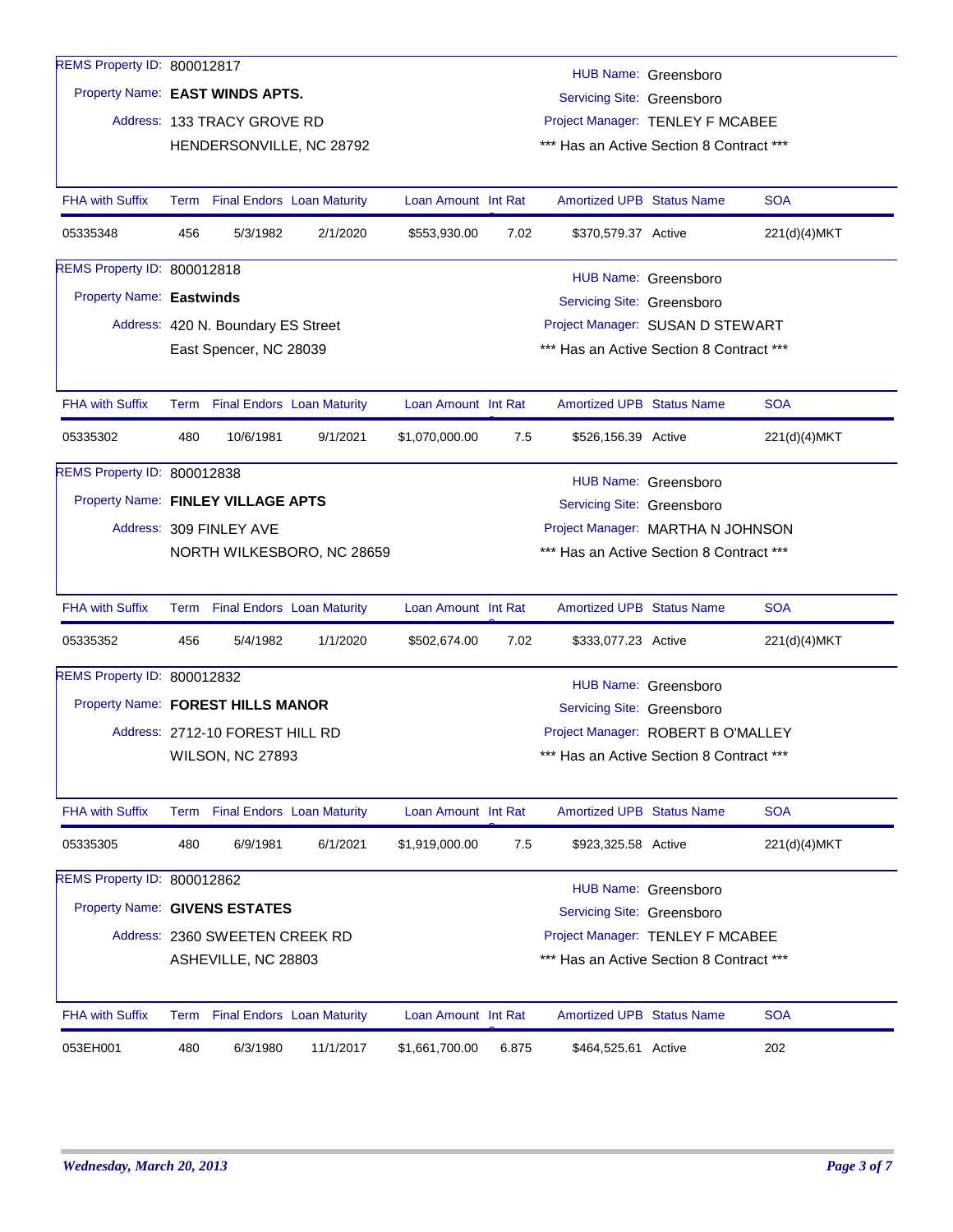| REMS Property ID: 800012874    |                                                                                                                                          |                            |                                        |                     |                |                                  |                                                    |            |  |  |
|--------------------------------|------------------------------------------------------------------------------------------------------------------------------------------|----------------------------|----------------------------------------|---------------------|----------------|----------------------------------|----------------------------------------------------|------------|--|--|
|                                |                                                                                                                                          |                            |                                        |                     |                |                                  | HUB Name: Greensboro                               |            |  |  |
|                                | Property Name: GREENHAVEN TOWNHOUSES<br>Servicing Site: Greensboro<br>Address: 1407 SPRING ST<br>Project Manager: LORRAINE S SATTERWHITE |                            |                                        |                     |                |                                  |                                                    |            |  |  |
|                                |                                                                                                                                          |                            |                                        |                     |                |                                  |                                                    |            |  |  |
|                                |                                                                                                                                          | CHARLOTTE, NC 28206        |                                        |                     |                |                                  | *** Has an Active Section 8 Contract ***           |            |  |  |
| <b>FHA with Suffix</b>         |                                                                                                                                          |                            | Term Final Endors Loan Maturity        | Loan Amount Int Rat |                | <b>Amortized UPB Status Name</b> |                                                    | <b>SOA</b> |  |  |
| 05344237                       | 480                                                                                                                                      | 10/25/1978                 | 8/1/2018                               | \$922,000.00        | 7              | \$305,283.17 Active              |                                                    | 236(j)(1)  |  |  |
| REMS Property ID: 800013309    |                                                                                                                                          |                            |                                        |                     |                |                                  | HUB Name: Greensboro                               |            |  |  |
| Property Name: Marcellus Place |                                                                                                                                          |                            |                                        |                     |                | Servicing Site: Greensboro       |                                                    |            |  |  |
|                                |                                                                                                                                          | Address: 607 Marcellus St  |                                        |                     |                |                                  | Project Manager: LAURA A BIGELOW                   |            |  |  |
|                                |                                                                                                                                          | Reidsville, NC 27320       |                                        |                     |                |                                  | *** Has an Active Section 8 Contract ***           |            |  |  |
| <b>FHA with Suffix</b>         |                                                                                                                                          |                            | Term Final Endors Loan Maturity        | Loan Amount Int Rat |                | <b>Amortized UPB Status Name</b> |                                                    | <b>SOA</b> |  |  |
| 05344015                       | 15                                                                                                                                       | 12/3/1974                  | 1/1/2015                               | \$1,020,800.00      | $\overline{7}$ |                                  | \$747,671.50 Accruing/non-Payi 236(j)(1)           |            |  |  |
| 05344015-A                     | 15                                                                                                                                       |                            | 2/1/2015                               | \$0.00              | 1              |                                  | \$736,471.75 Accruing/non-Payi 236(j)(1)           |            |  |  |
| REMS Property ID: 800013064    |                                                                                                                                          |                            |                                        |                     |                |                                  | HUB Name: Greensboro                               |            |  |  |
|                                | Property Name: MILLBROOK APARTMENTS<br>Servicing Site: Greensboro                                                                        |                            |                                        |                     |                |                                  |                                                    |            |  |  |
|                                |                                                                                                                                          | Address: 2800 Millbrook DR |                                        |                     |                | Project Manager: ANNIE MAYES     |                                                    |            |  |  |
|                                |                                                                                                                                          | WINSTON-SALEM, NC 27105    |                                        |                     |                |                                  | *** Does NOT Have an Active Section 8 Contract *** |            |  |  |
| <b>FHA with Suffix</b>         |                                                                                                                                          |                            | Term Final Endors Loan Maturity        | Loan Amount Int Rat |                | <b>Amortized UPB Status Name</b> |                                                    | <b>SOA</b> |  |  |
| 05344113                       | 480                                                                                                                                      | 5/30/1975                  | 3/1/2016                               | \$2,078,000.00      | 7              | \$407,726.71 Active              |                                                    | 236(j)(1)  |  |  |
| REMS Property ID: 800013085    |                                                                                                                                          |                            |                                        |                     |                |                                  | HUB Name: Greensboro                               |            |  |  |
| Property Name: NEWGATE GARDENS |                                                                                                                                          |                            |                                        |                     |                | Servicing Site: Greensboro       |                                                    |            |  |  |
|                                |                                                                                                                                          | Address: 605-D GRANBY ST   |                                        |                     |                |                                  | Project Manager: MARTHA N JOHNSON                  |            |  |  |
|                                |                                                                                                                                          | HIGH POINT, NC 27260       |                                        |                     |                |                                  | *** Has an Active Section 8 Contract ***           |            |  |  |
| <b>FHA with Suffix</b>         |                                                                                                                                          |                            | Term Final Endors Loan Maturity        | Loan Amount Int Rat |                | <b>Amortized UPB Status Name</b> |                                                    | <b>SOA</b> |  |  |
| 05344257                       | 480                                                                                                                                      | 3/29/1977                  | 4/1/2017                               | \$2,208,100.00      | $\overline{7}$ | \$573,014.88 Active              |                                                    | 236(j)(1)  |  |  |
| REMS Property ID: 800013102    |                                                                                                                                          |                            |                                        |                     |                |                                  | HUB Name: Greensboro                               |            |  |  |
|                                |                                                                                                                                          |                            | Property Name: ORCHARD PARK APARTMENTS |                     |                | Servicing Site: Greensboro       |                                                    |            |  |  |
|                                |                                                                                                                                          | Address: 845-B CATES ST    |                                        |                     |                |                                  | Project Manager: LORRAINE S SATTERWHITE            |            |  |  |
|                                |                                                                                                                                          | CHARLOTTE, NC 28202        |                                        |                     |                |                                  | *** Has an Active Section 8 Contract ***           |            |  |  |
| <b>FHA with Suffix</b>         |                                                                                                                                          |                            | Term Final Endors Loan Maturity        | Loan Amount Int Rat |                | <b>Amortized UPB Status Name</b> |                                                    | <b>SOA</b> |  |  |
| 05344161                       | 480                                                                                                                                      | 2/16/1977                  | 1/1/2017                               | \$692,900.00        | 7              | \$169,982.24 Active              |                                                    | 236(j)(1)  |  |  |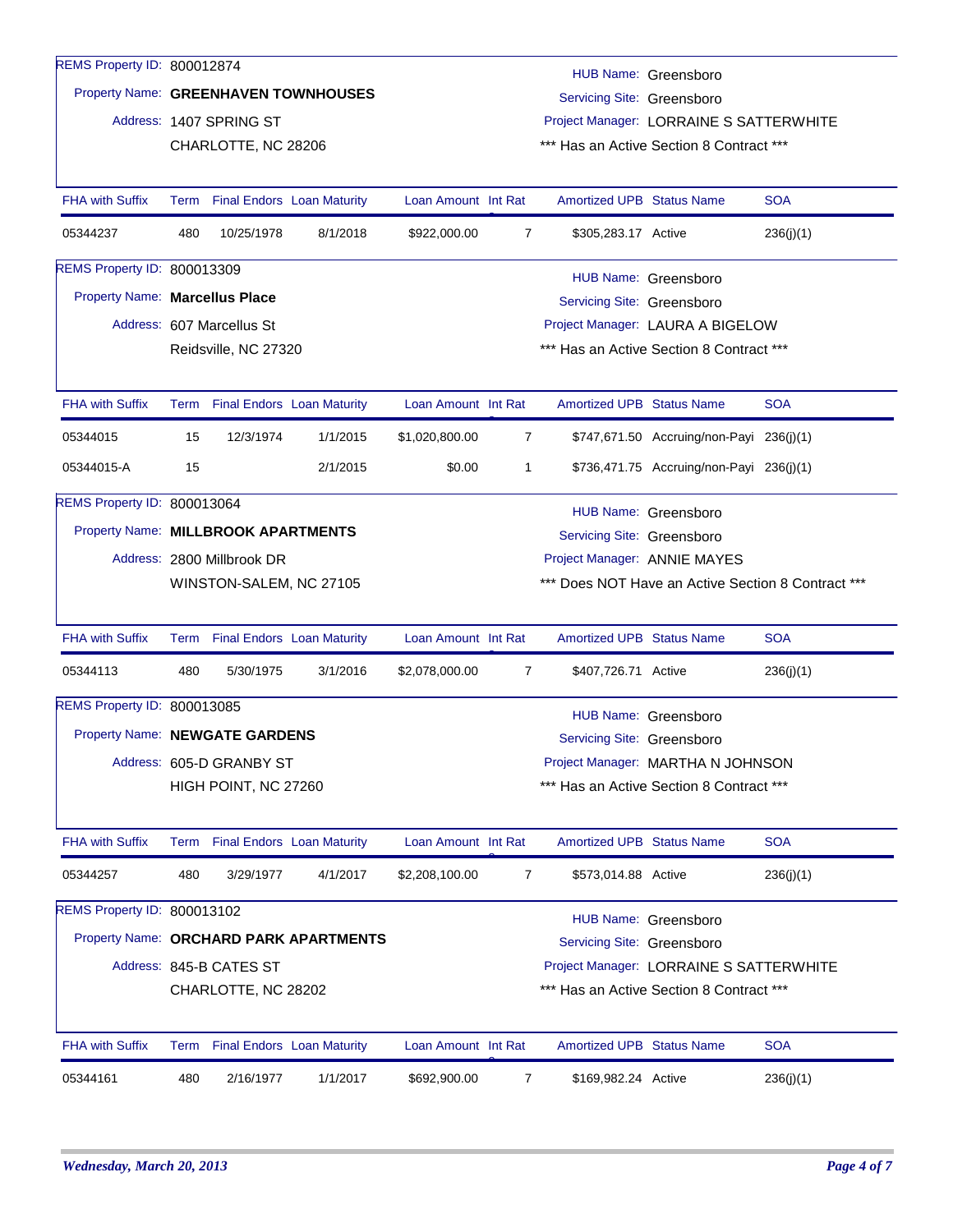| REMS Property ID: 800013118                |                                                                                                                                      |                                                                   |           |                     |                                                    |                                          |                                          |              |  |  |  |  |
|--------------------------------------------|--------------------------------------------------------------------------------------------------------------------------------------|-------------------------------------------------------------------|-----------|---------------------|----------------------------------------------------|------------------------------------------|------------------------------------------|--------------|--|--|--|--|
|                                            |                                                                                                                                      |                                                                   |           |                     |                                                    |                                          | HUB Name: Greensboro                     |              |  |  |  |  |
|                                            |                                                                                                                                      | Property Name: PINE HILL APARTMENTS<br>Servicing Site: Greensboro |           |                     |                                                    |                                          |                                          |              |  |  |  |  |
|                                            |                                                                                                                                      | Address: 221 KEITH ST                                             |           |                     |                                                    | Project Manager: JOANN M DAVIS           |                                          |              |  |  |  |  |
|                                            |                                                                                                                                      | ABERDEEN, NC 28315                                                |           |                     |                                                    | *** Has an Active Section 8 Contract *** |                                          |              |  |  |  |  |
|                                            |                                                                                                                                      |                                                                   |           |                     |                                                    |                                          |                                          |              |  |  |  |  |
| <b>FHA with Suffix</b>                     |                                                                                                                                      | Term Final Endors Loan Maturity                                   |           | Loan Amount Int Rat |                                                    | <b>Amortized UPB Status Name</b>         |                                          | <b>SOA</b>   |  |  |  |  |
| 05335335                                   | 456                                                                                                                                  | 12/9/1981                                                         | 12/1/2019 | \$824,754.00        | $\overline{7}$                                     | \$372,132.60 Active                      |                                          | 221(d)(4)MKT |  |  |  |  |
| REMS Property ID: 800013127                |                                                                                                                                      |                                                                   |           |                     |                                                    |                                          | HUB Name: Greensboro                     |              |  |  |  |  |
|                                            | Property Name: PLAZA MANOR APARTMENTS<br>Servicing Site: Greensboro                                                                  |                                                                   |           |                     |                                                    |                                          |                                          |              |  |  |  |  |
|                                            |                                                                                                                                      | Address: 133 PLAZA MANOR CT                                       |           |                     |                                                    | Project Manager: JEFFRIE CAINE           |                                          |              |  |  |  |  |
|                                            |                                                                                                                                      | JACKSONVILLE, NC 28540                                            |           |                     |                                                    | *** Has an Active Section 8 Contract *** |                                          |              |  |  |  |  |
|                                            |                                                                                                                                      |                                                                   |           |                     |                                                    |                                          |                                          |              |  |  |  |  |
| <b>FHA with Suffix</b>                     |                                                                                                                                      | Term Final Endors Loan Maturity                                   |           | Loan Amount Int Rat |                                                    | <b>Amortized UPB Status Name</b>         |                                          | <b>SOA</b>   |  |  |  |  |
| 05335240                                   | 480                                                                                                                                  | 4/16/1980                                                         | 4/1/2020  | \$2,464,600.00      | 7.5                                                | \$1,057,392.10 Active                    |                                          | 221(d)(4)MKT |  |  |  |  |
| REMS Property ID: 800013210                |                                                                                                                                      |                                                                   |           |                     |                                                    |                                          |                                          |              |  |  |  |  |
| Property Name: SPRUCE HILL APARTMENTS      |                                                                                                                                      |                                                                   |           |                     | HUB Name: Greensboro<br>Servicing Site: Greensboro |                                          |                                          |              |  |  |  |  |
|                                            |                                                                                                                                      | Address: 201 SPRUCE HILL CT                                       |           |                     | Project Manager: TENLEY F MCABEE                   |                                          |                                          |              |  |  |  |  |
|                                            |                                                                                                                                      | ASHEVILLE, NC 28805                                               |           |                     |                                                    | *** Has an Active Section 8 Contract *** |                                          |              |  |  |  |  |
|                                            |                                                                                                                                      |                                                                   |           |                     |                                                    |                                          |                                          |              |  |  |  |  |
| <b>FHA with Suffix</b>                     |                                                                                                                                      | Term Final Endors Loan Maturity                                   |           | Loan Amount Int Rat |                                                    | <b>Amortized UPB Status Name</b>         |                                          | <b>SOA</b>   |  |  |  |  |
| 05344099                                   | 480                                                                                                                                  | 4/7/1983                                                          | 10/1/2017 | \$3,078,500.00      | $\overline{7}$                                     | \$883,966.65 Active                      |                                          | 236(j)(1)    |  |  |  |  |
| REMS Property ID: 800013214                |                                                                                                                                      |                                                                   |           |                     |                                                    |                                          | HUB Name: Greensboro                     |              |  |  |  |  |
| Property Name: ST. JOHN VILLAGE APARTMENTS |                                                                                                                                      |                                                                   |           |                     |                                                    | Servicing Site: Greensboro               |                                          |              |  |  |  |  |
|                                            |                                                                                                                                      | Address: 912 E HIGHLAND AVE                                       |           |                     | Project Manager: JEFFRIE CAINE                     |                                          |                                          |              |  |  |  |  |
|                                            |                                                                                                                                      | KINSTON, NC 28501                                                 |           |                     |                                                    |                                          | *** Has an Active Section 8 Contract *** |              |  |  |  |  |
|                                            |                                                                                                                                      |                                                                   |           |                     |                                                    |                                          |                                          |              |  |  |  |  |
| <b>FHA with Suffix</b>                     |                                                                                                                                      | Term Final Endors Loan Maturity                                   |           | Loan Amount Int Rat |                                                    | <b>Amortized UPB Status Name</b>         |                                          | <b>SOA</b>   |  |  |  |  |
| 05344154                                   | 480                                                                                                                                  | 11/26/1974                                                        | 12/1/2014 | \$1,654,700.00      | 7                                                  | \$193,566.26 Active                      |                                          | 236(j)(1)    |  |  |  |  |
| REMS Property ID: 800013245                |                                                                                                                                      |                                                                   |           |                     |                                                    |                                          | HUB Name: Greensboro                     |              |  |  |  |  |
| Property Name: TOPEKA HEIGHTS              |                                                                                                                                      |                                                                   |           |                     |                                                    | Servicing Site: Greensboro               |                                          |              |  |  |  |  |
|                                            |                                                                                                                                      |                                                                   |           |                     |                                                    |                                          |                                          |              |  |  |  |  |
|                                            | Address: 2909 Dwelle Drive<br>Project Manager: CANDACE BRUNSON<br>*** Has an Active Section 8 Contract ***<br>FAYETTEVILLE, NC 28306 |                                                                   |           |                     |                                                    |                                          |                                          |              |  |  |  |  |
|                                            |                                                                                                                                      |                                                                   |           |                     |                                                    |                                          |                                          |              |  |  |  |  |
| <b>FHA with Suffix</b>                     | Term                                                                                                                                 | <b>Final Endors</b> Loan Maturity                                 |           | Loan Amount Int Rat |                                                    | <b>Amortized UPB Status Name</b>         |                                          | <b>SOA</b>   |  |  |  |  |
| 05335022                                   | 480                                                                                                                                  | 11/29/1974                                                        | 5/1/2014  | \$2,048,900.00      | 7                                                  | \$56,627.05 Active                       |                                          | 221(d)(3)MKT |  |  |  |  |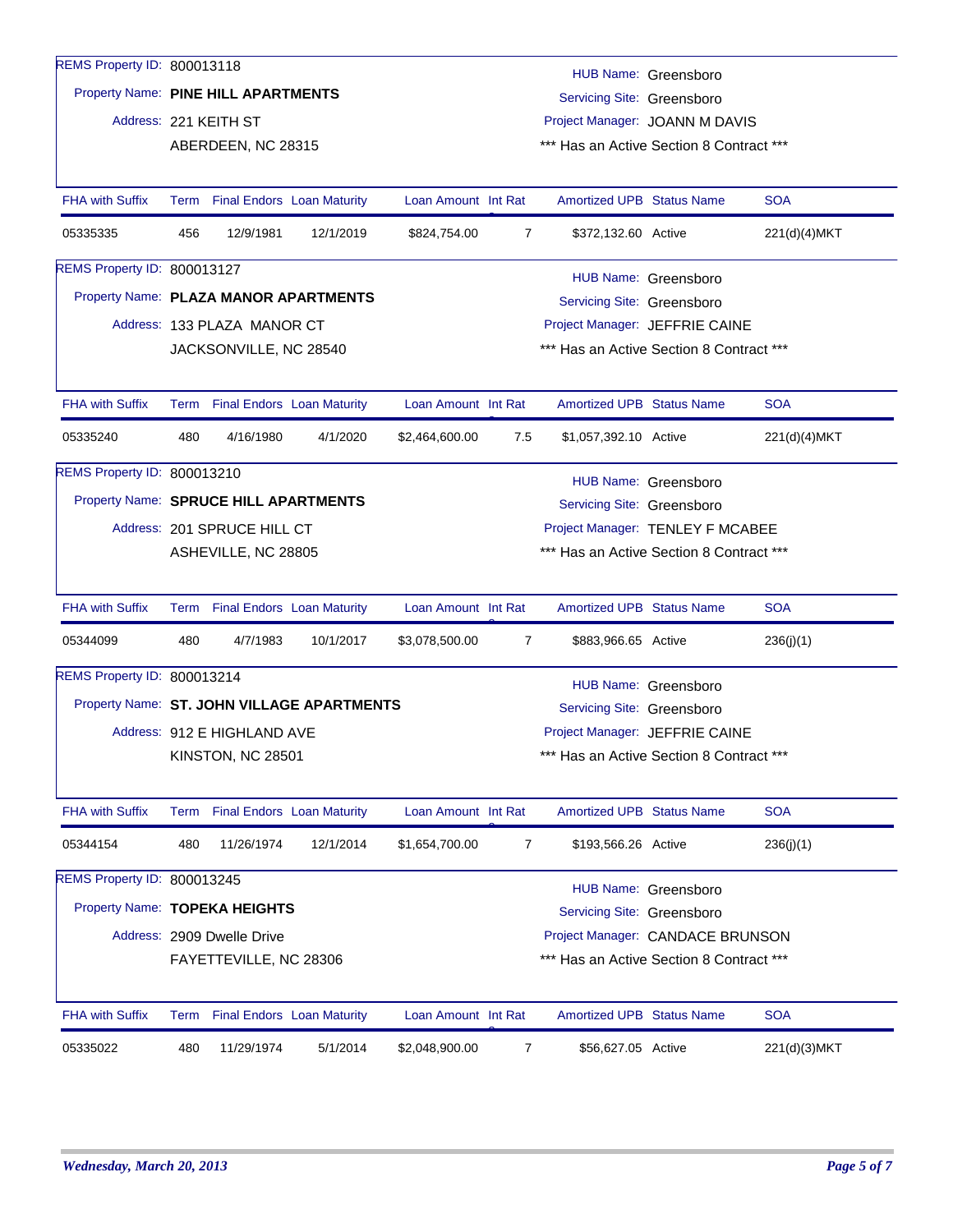| REMS Property ID: 800013249          |     |                                                                        |                                         |                     |                                          |                                  | HUB Name: Greensboro                               |              |  |  |  |
|--------------------------------------|-----|------------------------------------------------------------------------|-----------------------------------------|---------------------|------------------------------------------|----------------------------------|----------------------------------------------------|--------------|--|--|--|
|                                      |     | Property Name: TRINITY GARDEN APARTMENTS<br>Servicing Site: Greensboro |                                         |                     |                                          |                                  |                                                    |              |  |  |  |
|                                      |     | Address: 2221A-H TILLMAN AVE                                           |                                         |                     | Project Manager: MARTHA N JOHNSON        |                                  |                                                    |              |  |  |  |
|                                      |     | GREENSBORO, NC 27405                                                   |                                         |                     |                                          |                                  | *** Does NOT Have an Active Section 8 Contract *** |              |  |  |  |
|                                      |     |                                                                        |                                         |                     |                                          |                                  |                                                    |              |  |  |  |
| <b>FHA with Suffix</b>               |     | Term Final Endors Loan Maturity                                        |                                         | Loan Amount Int Rat |                                          | <b>Amortized UPB Status Name</b> |                                                    | <b>SOA</b>   |  |  |  |
| 05344012                             | 480 | 9/27/1973                                                              | 10/1/2013                               | \$1,996,000.00      | 7                                        | \$72,922.10 Active               |                                                    | 236(j)(1)    |  |  |  |
| REMS Property ID: 800013262          |     |                                                                        |                                         |                     |                                          |                                  | HUB Name: Greensboro                               |              |  |  |  |
|                                      |     |                                                                        | Property Name: UMSTEAD DRIVE GROUP HOME |                     |                                          | Servicing Site: Greensboro       |                                                    |              |  |  |  |
|                                      |     | Address: 334 UMSTEAD DR                                                |                                         |                     |                                          |                                  | Project Manager: LAURA A BIGELOW                   |              |  |  |  |
|                                      |     | CHAPEL HILL, NC 27516                                                  |                                         |                     |                                          |                                  | *** Has an Active Section 8 Contract ***           |              |  |  |  |
|                                      |     |                                                                        |                                         |                     |                                          |                                  |                                                    |              |  |  |  |
| <b>FHA with Suffix</b>               |     | Term Final Endors Loan Maturity                                        |                                         | Loan Amount Int Rat |                                          | <b>Amortized UPB Status Name</b> |                                                    | <b>SOA</b>   |  |  |  |
| 053EH011                             | 480 | 4/15/1981                                                              | 7/1/2020                                | \$124,600.00        | 8.5                                      | \$59,848.12 Active               |                                                    | 202          |  |  |  |
| REMS Property ID: 800013263          |     |                                                                        |                                         |                     |                                          |                                  | HUB Name: Greensboro                               |              |  |  |  |
| Property Name: UNITED MANOR COURTS   |     |                                                                        |                                         |                     |                                          | Servicing Site: Greensboro       |                                                    |              |  |  |  |
| Address: 1200 ELM ST                 |     |                                                                        |                                         |                     | Project Manager: TENLEY F MCABEE         |                                  |                                                    |              |  |  |  |
|                                      |     | <b>TARBORO, NC 27886</b>                                               |                                         |                     | *** Has an Active Section 8 Contract *** |                                  |                                                    |              |  |  |  |
|                                      |     |                                                                        |                                         |                     |                                          |                                  |                                                    |              |  |  |  |
| <b>FHA with Suffix</b>               |     | Term Final Endors Loan Maturity                                        |                                         | Loan Amount Int Rat |                                          | <b>Amortized UPB Status Name</b> |                                                    | <b>SOA</b>   |  |  |  |
| 05335018                             | 480 | 7/28/1983                                                              | 1/1/2012                                | \$564,800.00        | 8.5                                      |                                  | \$371,632.83 Action Outside Hu 221(d)(3) MKT       |              |  |  |  |
| REMS Property ID: 800013303          |     |                                                                        |                                         |                     |                                          |                                  | HUB Name: Greensboro                               |              |  |  |  |
| Property Name: WATAUGA VILLAGE APTS. |     |                                                                        |                                         |                     |                                          | Servicing Site: Greensboro       |                                                    |              |  |  |  |
| Address: 165 Robin Ln                |     |                                                                        |                                         |                     |                                          |                                  | Project Manager: MARTHA N JOHNSON                  |              |  |  |  |
|                                      |     | Boone, NC 28607                                                        |                                         |                     | Has an Active Section 8 Contract ***     |                                  |                                                    |              |  |  |  |
|                                      |     |                                                                        |                                         |                     |                                          |                                  |                                                    |              |  |  |  |
| <b>FHA with Suffix</b>               |     | Term Final Endors Loan Maturity                                        |                                         | Loan Amount Int Rat |                                          | <b>Amortized UPB Status Name</b> |                                                    | <b>SOA</b>   |  |  |  |
| 05335353                             | 456 | 6/24/1982                                                              | 2/1/2020                                | \$609,654.00        | 7.02                                     | \$407,852.34 Active              |                                                    | 221(d)(4)MKT |  |  |  |
| REMS Property ID: 800013304          |     |                                                                        |                                         |                     |                                          |                                  |                                                    |              |  |  |  |
| Property Name: WAYNESBOROUGH HOUSE   |     |                                                                        |                                         |                     |                                          | Servicing Site: Greensboro       | HUB Name: Greensboro                               |              |  |  |  |
|                                      |     | Address: 104 S CENTER ST                                               |                                         |                     |                                          |                                  | Project Manager: JEFFRIE CAINE                     |              |  |  |  |
|                                      |     | GOLDSBORO, NC 27533                                                    |                                         |                     |                                          |                                  | *** Has an Active Section 8 Contract ***           |              |  |  |  |
|                                      |     |                                                                        |                                         |                     |                                          |                                  |                                                    |              |  |  |  |
| <b>FHA with Suffix</b>               |     | Term Final Endors Loan Maturity                                        |                                         | Loan Amount Int Rat |                                          | <b>Amortized UPB Status Name</b> |                                                    | <b>SOA</b>   |  |  |  |
| 05335186-R                           | 20  |                                                                        | 1/1/2019                                | \$0.00              | 1                                        |                                  | \$424,526.46 Accruing/non-Payi 221(d)(4)MKT        |              |  |  |  |
| 05335186-P                           | 20  |                                                                        | 1/1/2019                                | \$0.00              | 1                                        |                                  | \$118,461.06 Accruing/non-Payi 221(d)(4)MKT        |              |  |  |  |
|                                      |     |                                                                        |                                         |                     |                                          |                                  |                                                    |              |  |  |  |